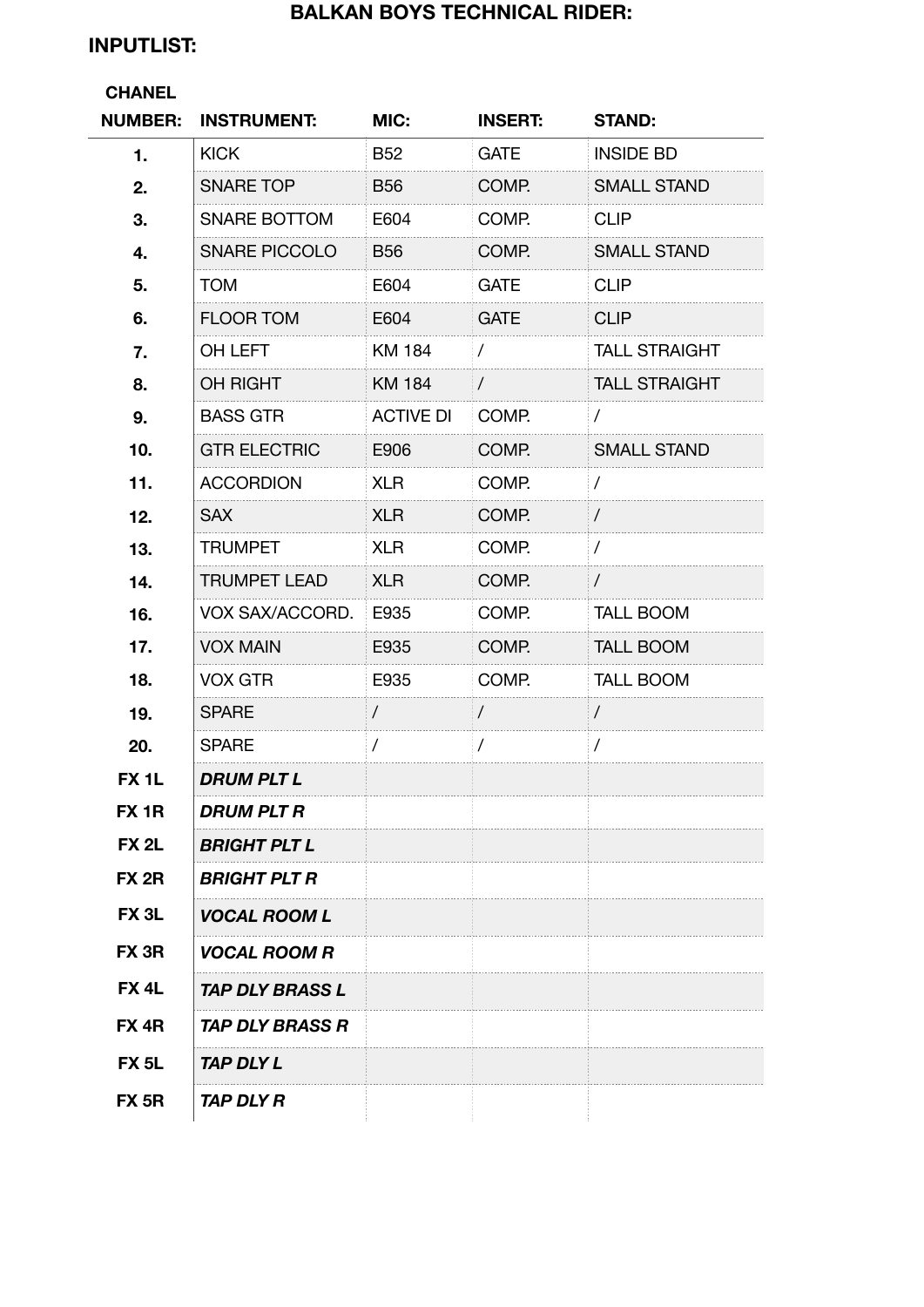### BALKAN BOYS STAGE RIDER



MONITORING:<br>AUX1 - INEAR DRUMS<br>AUX2 - LEAD VOCAL<br>AUX3 - GUITAR<br>AUX 4 - BRASS SECTION<br>AUX 5 - BASS GTR & **ACCORDION** AUX6 - INEAR LEAD VOCAL

### **OUTBOARD EQUPMENT :**

1xREVERB PROCESSOR: Eventide for vocals 2xREVERB PROCESSOR: TC M3000 for instruments 2xDLY PROCESSOR: TC D-TWO!!! (NO OTHER!!) 1X WAVES MAXX BCL(INSERT ON MASTER OUT)

FOH:

FAIR EQUALITY 48ch MIXING BOARD WITH FULL PARAMETRIC EQ, 8 VCA GROUPS, 12 AUX SENDS(PRE/POST). SEPARATED MONITOR MIX, WITH SKILLED TECHNICIAN( 6 MIXES). SEE STAGE PLAN FOR DETAILS.

DIGITAL MIXING DESK IS A MUST!! : 1ST. : DiGiCo – ANY SD SERIES(SD9,SD5,SD7,SD10,SD8) 2ND.: AVID DIGIDESIGN(PROFILE, SC48) 3RD.: SOUNDCRAFT(VI1, VI2, VI4, VI3000)

NO MACKIE, NO ALLEN&HEAT, NO PRESONUS AND ANY OTHER SIMILIAR PRODUCTS!!!!